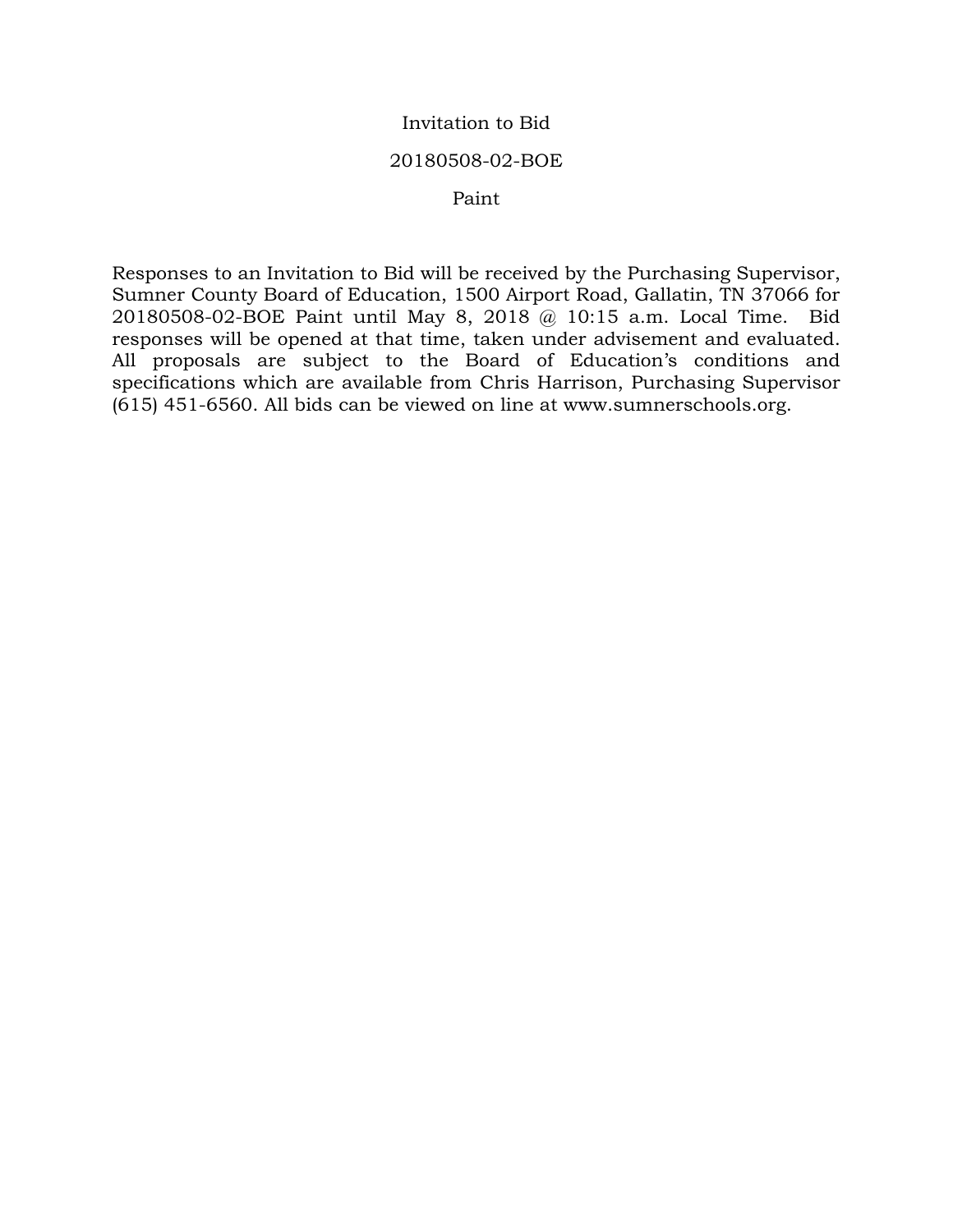# **INVITATION TO BID (ITB)**

## **NUMBER: 20180508-02-BOE**

# **SUMNER COUNTY BOARD OF EDUCATION**

*This solicitation document serves as the written determination of the SCS Purchasing Supervisor that the use of Competitive Sealed Proposal for this solicitation is in the best interest of SCS.*

**RFP Title: Paint**



# **Purchasing Staff Contact:**

Chris Harrison Janice Wright 615-451-6560 615-451-6569 chris.harrison@sumnerschools.org janice.wright@sumnerschools.org

Purchasing Supervisor **Purchasing Coordinator** 

Release Date: April 23, 2018 Proposal Due Date: May 8, 2018 @ 10:15 a.m.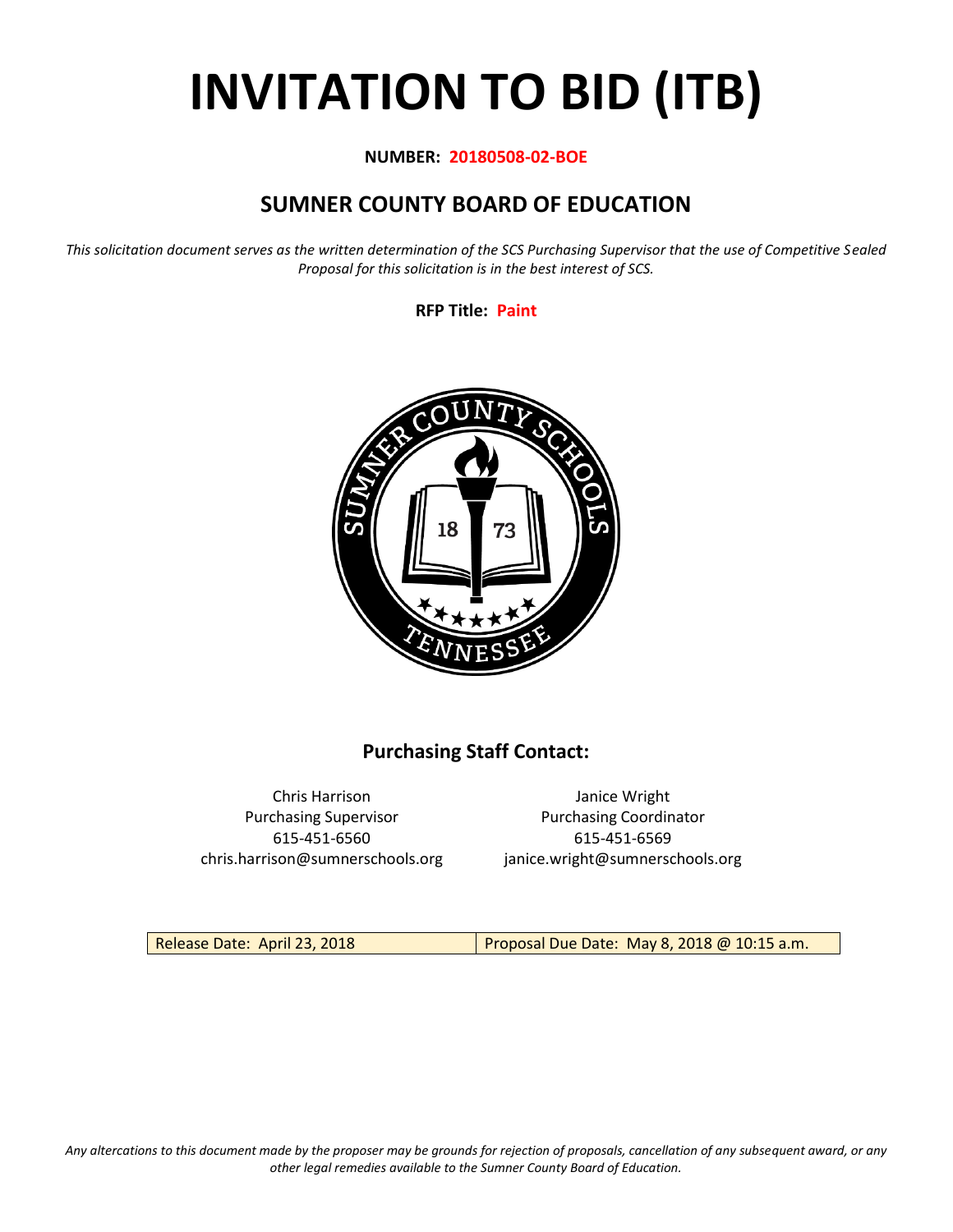# **NOTICE TO PROPOSERS**

There may be one or more amendments to this ITB. In order to receive communication for any such amendments issued specifically to this ITB, the proposer must provide the information requested below to the Sumner County Board of Education (SCS) Purchasing Department. The information may be sent by email to: Chris Harrison, Purchasing Supervisor, chris.harrison@sumnerschools.org. SCS will send amendments only to those proposers which complete and return this information in a timely manner.

| <b>ITB Number:</b>      | 20180508-02-BOE Paint |
|-------------------------|-----------------------|
| Company Name:           |                       |
| <b>Mailing Address:</b> |                       |
|                         |                       |
|                         |                       |
| <b>Phone Number:</b>    |                       |
| <b>Contact Person:</b>  |                       |
| <b>Email Address:</b>   |                       |
|                         |                       |
|                         |                       |
| <b>Printed Name:</b>    |                       |
| Date:                   |                       |

Emailed amendments will be sent in a Microsoft Word (Office for Windows) or Portable Document Format (pdf) format. Any alterations to the document made by the proposer may be grounds for rejection of proposal, cancellation of any subsequent award or any other legal remedies available to SCS.

Amendments will also be posted on the SCS website **https://sumnerschools.org/index.php/current-bids-and-rfps** and attached to the solicitation listing as a PDF or WORD file. Check the particular solicitation on the Current Bids and RFPs webpage for any posted amendments.

By completing and returning this form, the Proposer has expressed its intent to provide a proposal for **20180508-02-BOE Paint.**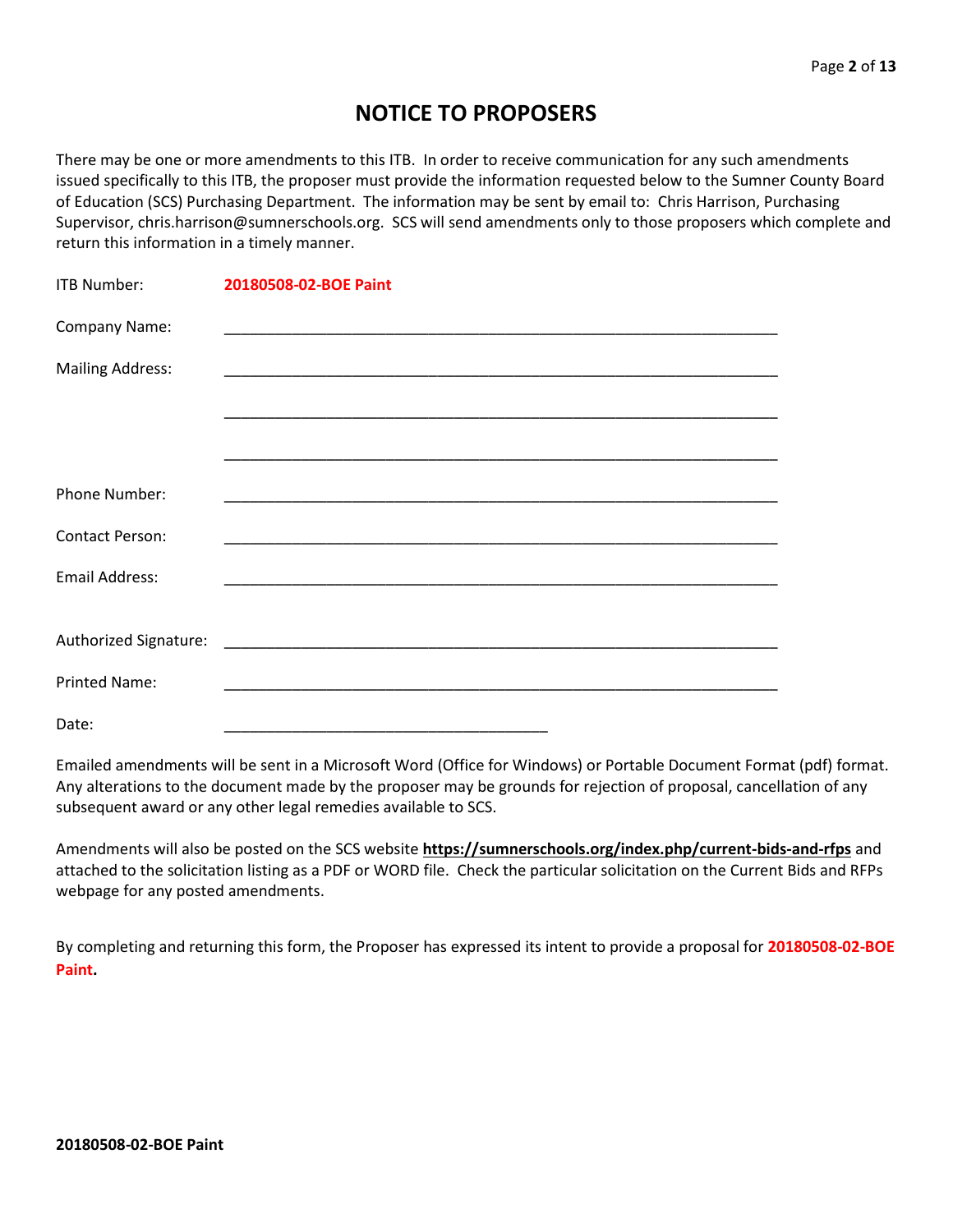# **TABLE OF CONTENTS**

- 1. Specification
- 2. Source Selection and Contract Award
- 3. Schedule of Events
- 4. Delivery of Proposals
- 5. Protests
- 6. New Vendors
- 7. Attachments
	- A. Bid Form/Certification
	- B. IRS Form W9
	- C. Attestation Re Personnel
	- D. Standard Terms and Conditions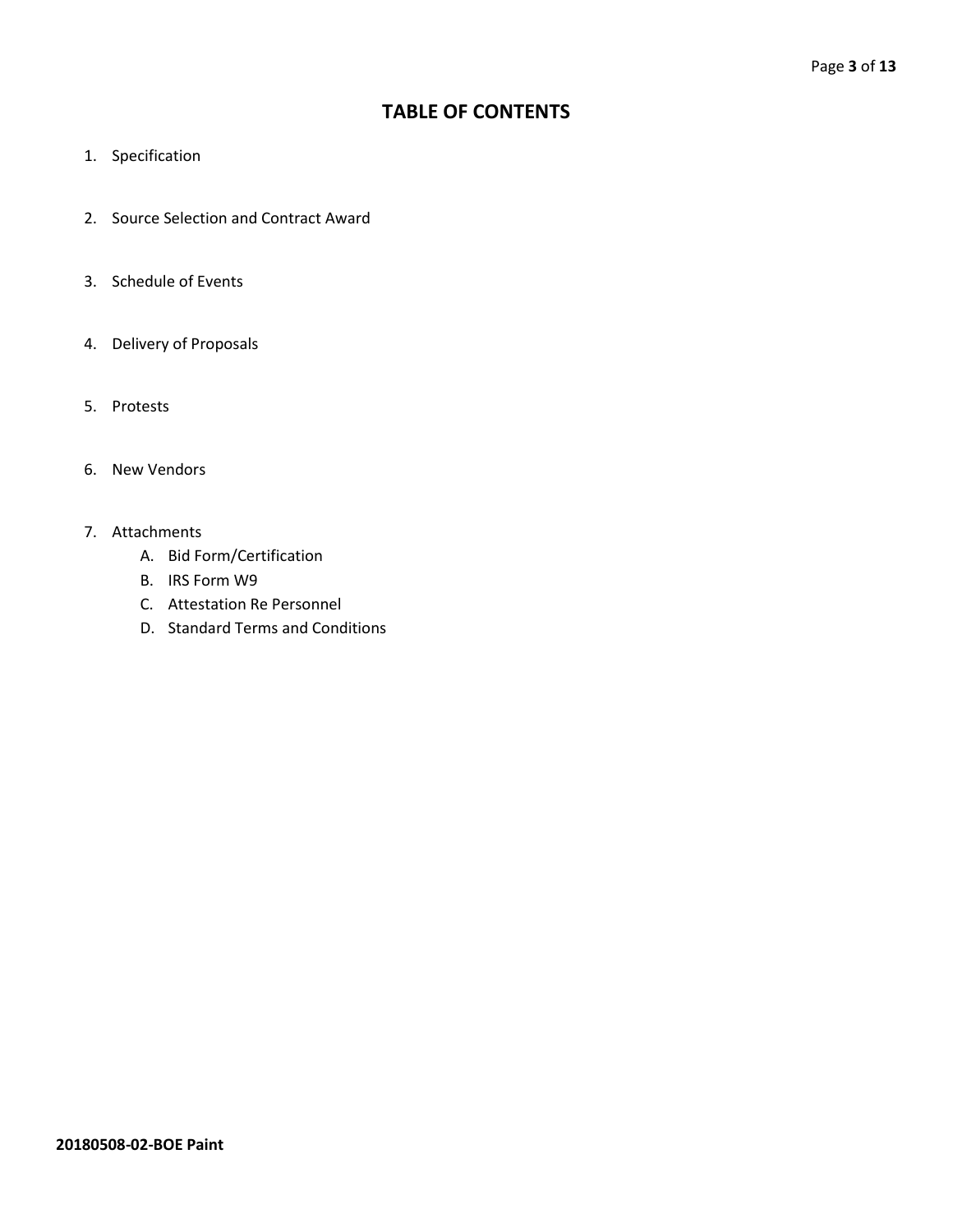## 1. Specification

#### **BIDDER REQUIREMENTS**

- Shall have a retail store convenient to the School System Maintenance personnel for in-store pickup.
- In the event of a sudden price increase beyond the bidders' control, a written notice must be sent to the SCS at least thirty (30) calendar days prior to the price increase. SCS reserves the right to reject the price increase and change suppliers.
- Shall include the cost of "color matching" in the cost of material. SCS will not process payment on additional cost for "color matching".

## **CONTRACT TERM**

- July 1, 2018 June 30, 2019
- SCS reserves the right to extend this contract for an additional two, one-year terms. SCS shall accept a request for price increase sixty (60) days prior to the end of the current term. Extensions are subject to approval by both parties.

#### **SPECIFICATIONS**

*\*As indicated, the specification is based off The Master Painters Institute (MPI).*

- **Epoxy**: A two component epoxy, high solids, low gloss coating for use on interior or exterior concrete, masonry and primed metal surfaces. Industrial grade quality. Price must include both Part A and Part B components. MPI# 108
- **Epoxy – Sealer**: A two-component, high solids, clear epoxy coating. High gloss finish. Resistance to alkalies, abrasion, corrosion, and chemicals. MPI# 212.
- **Latex (Exterior)**: A pigmented, water based, emulsion type, semi-gloss paint for exterior masonry, stucco, primed metals, and wood (primarily trim, fascia, and smooth surfaces e.g. doors and door frames) where low to moderate contact can be anticipated. MPI# 11
- **Latex (Interior)**:A white, or colored, water-based latex-based paint with a finish between a traditional eggshell and a semi-gloss. MPI# 43
- **Oil Base (Exterior)**: A solvent based, alkyd type, semi-gloss enamel for general use on exterior primed woods and metals. Paint systems using this coating will be specified for new and repainting work in residential, commercial, and light industrial applications. Recommended for trims, doors or windows and frames. MPI# 94
- **Oil Base (Interior)**: A white, or colored, solvent based, semi-gloss alkyd paint for primed/sealed interior plaster, gypsum wallboard, wood and metal doors, and trim. MPI# 47
- **Polyurethane**: A single component moisture curing polyurethane, pigmented, solvent based semi-gloss enamel intended for use on properly prepared metal, concrete, gypsum board, plaster and wood surfaces for interior and exterior exposure. The enamel will have a high degree of water and chemical resistance and provide good resistance to exterior weathering. MPI# 202
- **Concrete Sealer (High Gloss)**: A water based, acrylic co-polymer emulsion type, clear sealer for interior and exterior horizontal concrete floors, decks and exposed aggregate driveways and walkways. Oil, gasoline, alkali, and water resistant. MPI# 99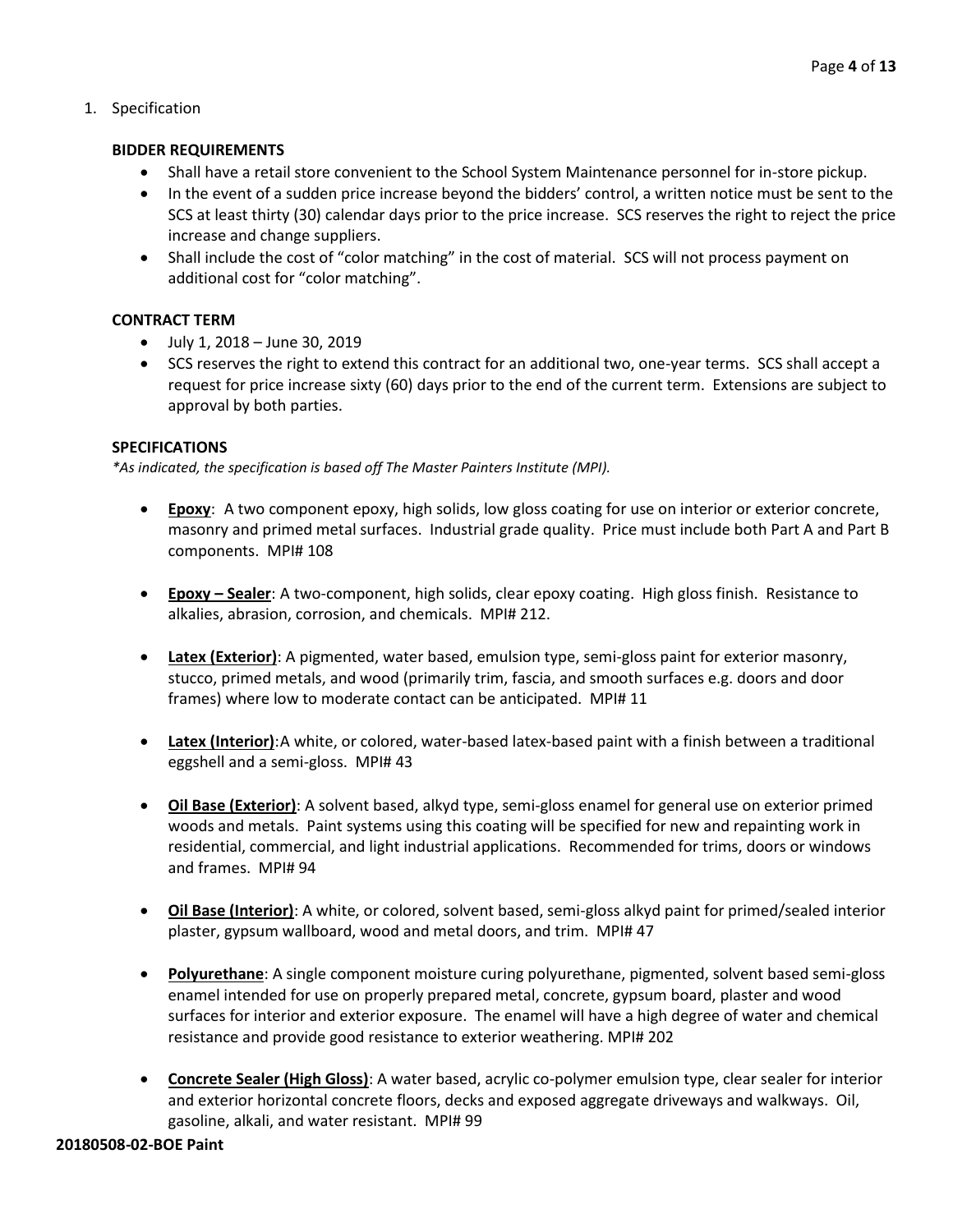- **Primer**: A solvent based, alkyd type, pigmented primer/sealer for new interior wood, plaster and porous surfaces and also for areas previously painted with flat paints. This product is used for new and repainting work residential and commercial buildings. MPI# 45
- **Concrete Block Filler**: A water based, high solids, emulsion type pigmented coating with bridging and filling properties for interior or exterior concrete masonry units, for the purpose of filling the surface for subsequent applications of paint. MPI#4
- **Traffic Paint**: A water based, latex type, pigmented coating used for interior or exterior, zone and parking line marking. Available in YELLOW, WHITE, BLUE and BLACK. Can be used with or without reflecting glass beads being broadcast over the surface. Primary application method is by spray but can be applied by roller or brush. MPI# 97
- **Industrial Grade Enamel**: A medium oil, all-purpose enamel for use on properly prepared and primed steel, aluminum, wood, drywall and masonry surfaces. Available in Safety colors.
- 2. Source Selection and Contract Award
	- Award, if made, will be made to the proposer submitting the lowest cost proposal and whom is also determined to be Responsive.
		- o General Criteria to be determined "Responsive"
			- Does the proposal include all required information?
			- Does the proposal include completed attachment forms?
			- Was the proposal delivered on or before the stated deadline?
	- SCS reserves the right to reject any proposal that takes exception to the specifications unless prior approval is requested and granted by SCS.
	- Upon mutual agreement by both parties, SCS shall grant the right to extend the terms, conditions and prices of contract(s) awarded from this ITB to other Institutions (such as State, Local and/or Public Agencies) who express an interest in participating in any contract that results from this ITB. Each of the "piggyback" Institutions will issue their own purchasing documents for purchase of the goods/services. Proposer agrees that SCS shall bear no responsibility or liability for any agreements between Proposer and the other Institution(s) who desire to exercise this option.

#### 3. Schedule of Events

| <b>RFP Issued</b>              | April 23, 2018           |
|--------------------------------|--------------------------|
| <b>Questions DEADLINE</b>      | May 2, 2018              |
| <b>RFP Submission DEADLINE</b> | May 8, 2018 @ 10:15 a.m. |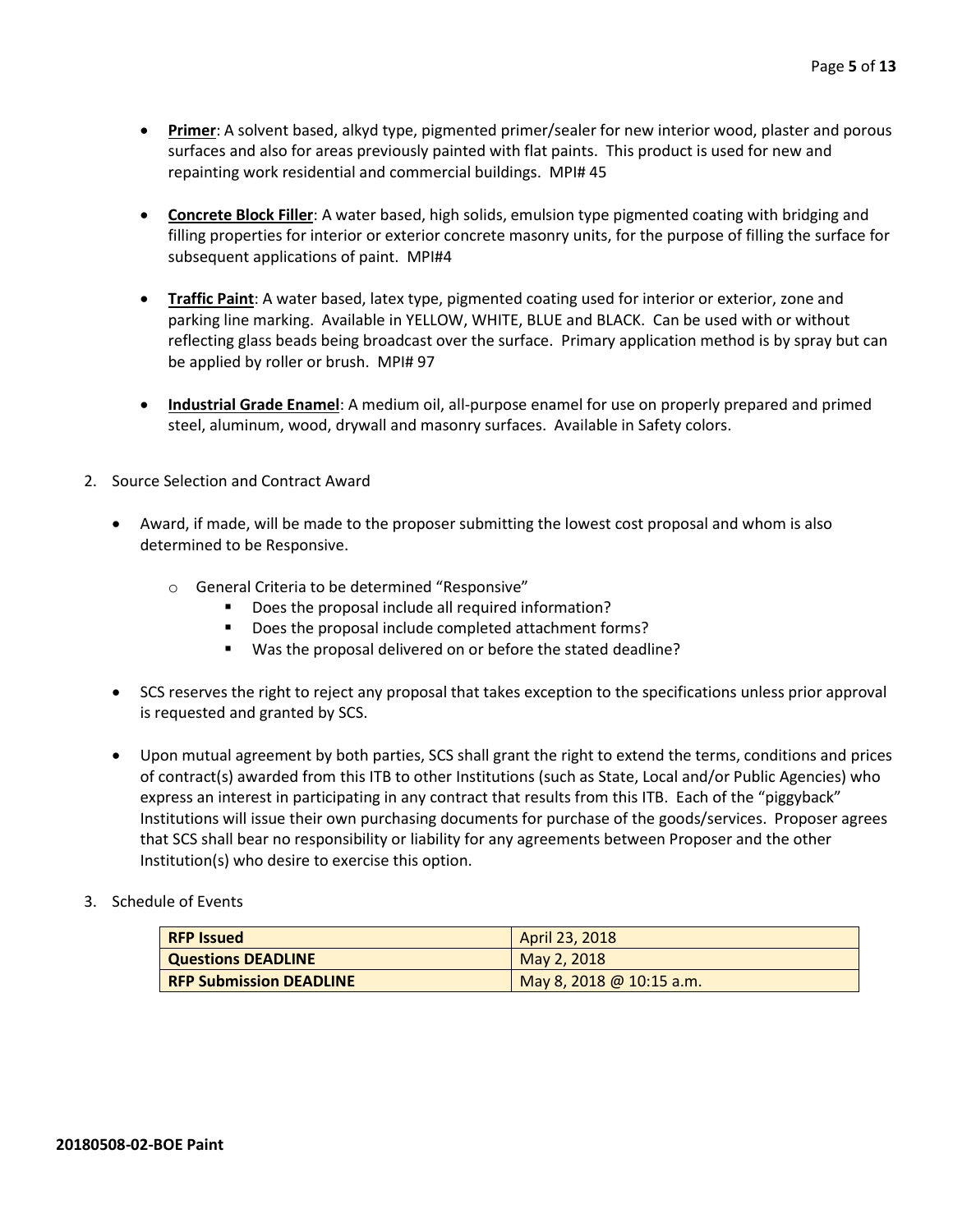#### 4. Delivery of Proposals

Sealed proposals will be accepted until **May 8, 2018 @ 10:15 a.m. Local Time**. Proposals received after that time will be deemed invalid. Vendors mailing proposal packages must allow sufficient time to ensure receipt of their package by the time specified. There will be no exceptions. Proposals will be opened and read aloud. The reading of the bids will begin at **10:15 a.m. Local Time**.

Due to the nature of deliveries to the SCS Support Services Facility by carriers such as UPS, FedEx and such like; the proposal package will be accepted if the date and time on the delivery confirmation are indicated to be on or before the Proposal Deadline.

| Delivery Address: | Sumner County Board of Education |
|-------------------|----------------------------------|
|                   | Attn: Purchasing Supervisor      |
|                   | 1500 Airport Road                |
|                   | Gallatin, TN 37066               |

The package containing the proposal must be sealed and clearly marked on the outside of the package: **"20180508-02-BOE" DO NOT OPEN**

#### 5. Protests

In the event that any interested party finds any part of the listed specifications, terms or conditions to be discrepant, incomplete or otherwise questionable in any respect; it shall be the responsibility of the concerned party to notify the SCS Purchasing Office of such matters immediately upon receipt of the ITB. All notifications must be sent to the Purchasing Supervisor via email at [purchasing@sumnerschools.org.](mailto:purchasing@sumnerschools.org)

Any actual or prospective Proposer who is aggrieved in connection with the ITB or award of a contract may protest to the Purchasing Supervisor and/or the Sumner County Board of Education at its regularly scheduled meeting.

#### 6. New Vendors

- To comply with Internal Revenue Service requirements, all vendors who perform any type of service are required to have a current IRS Form W-9 on file with the SCS Finance Department. It is a mandatory requirement to complete the IRS Form W-9 (Attachment 1) included in this RFP.
- To comply with the Tennessee Lawful Employment Act (50-1-702 and 50-1-703), non-employees (individuals paid directly by the employer in exchange for the individual's labor or services) must have on file one (1) of the following documents:
	- o A valid Tennessee driver's license or photo identification;
	- $\circ$  A valid driver's license or photo identification from another state where the license requirements are at least as strict as those in Tennessee;
	- $\circ$  A birth certificate issued by a U.S. state, jurisdiction or territory;
	- o A U.S. government issued certified birth certificate;
	- o A valid, unexpired U.S. passport;
	- o A U.S. certificate of birth abroad (DS-1350 or FS-545)
	- o A report of birth abroad of a U.S. citizen (FS-240);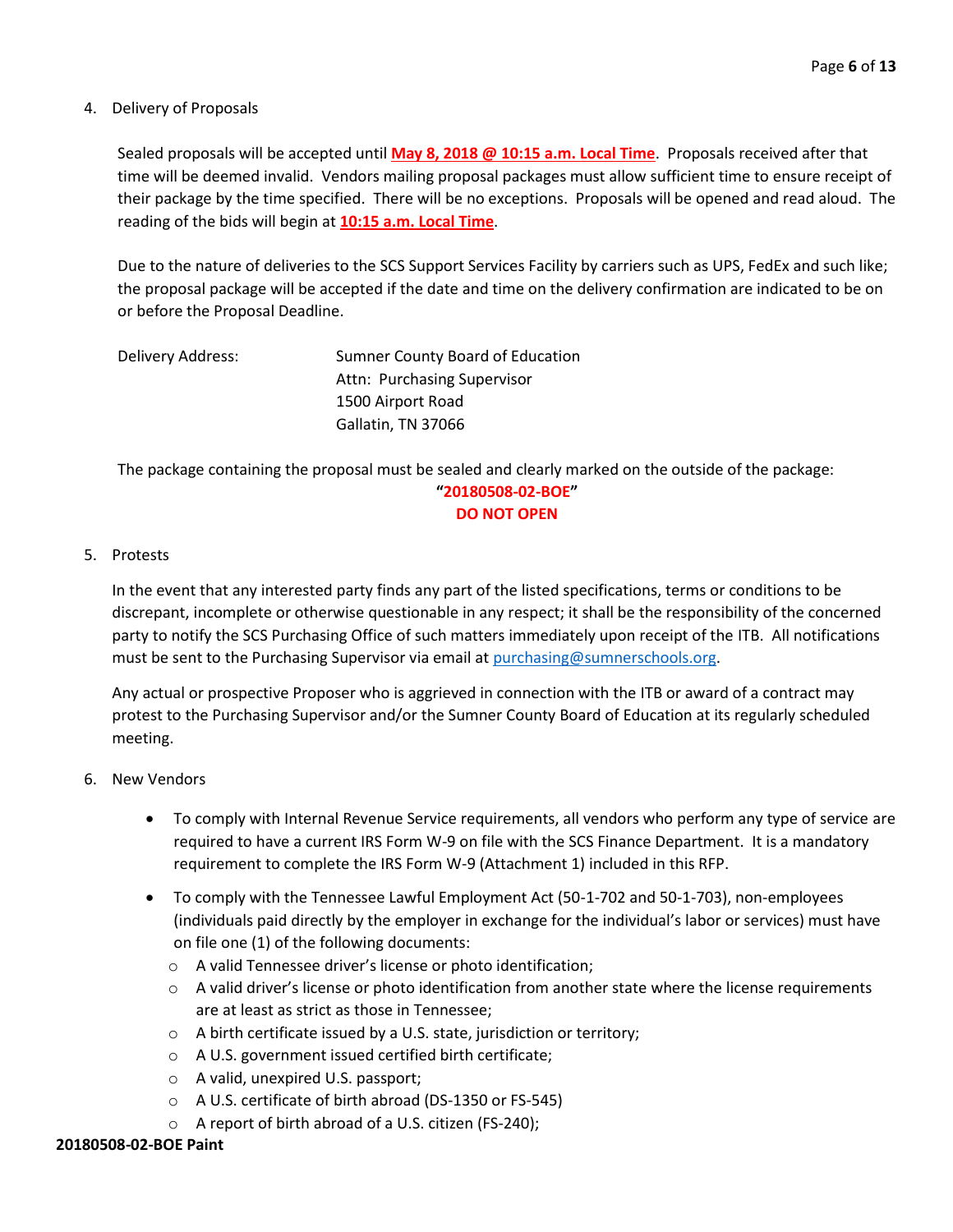- o A certificate of citizenship (N560 or N561);
- o A certificate of naturalization (N550, N570 or N578);
- o A U.S citizen identification card (I-197 or I-179); or
- o Valid alien registration documentation or other proof of current immigration registration recognized by the United States Department of Homeland Security that contains the individual's complete legal name and current alien admission number or alien file number (or numbers if the individual has more than one number).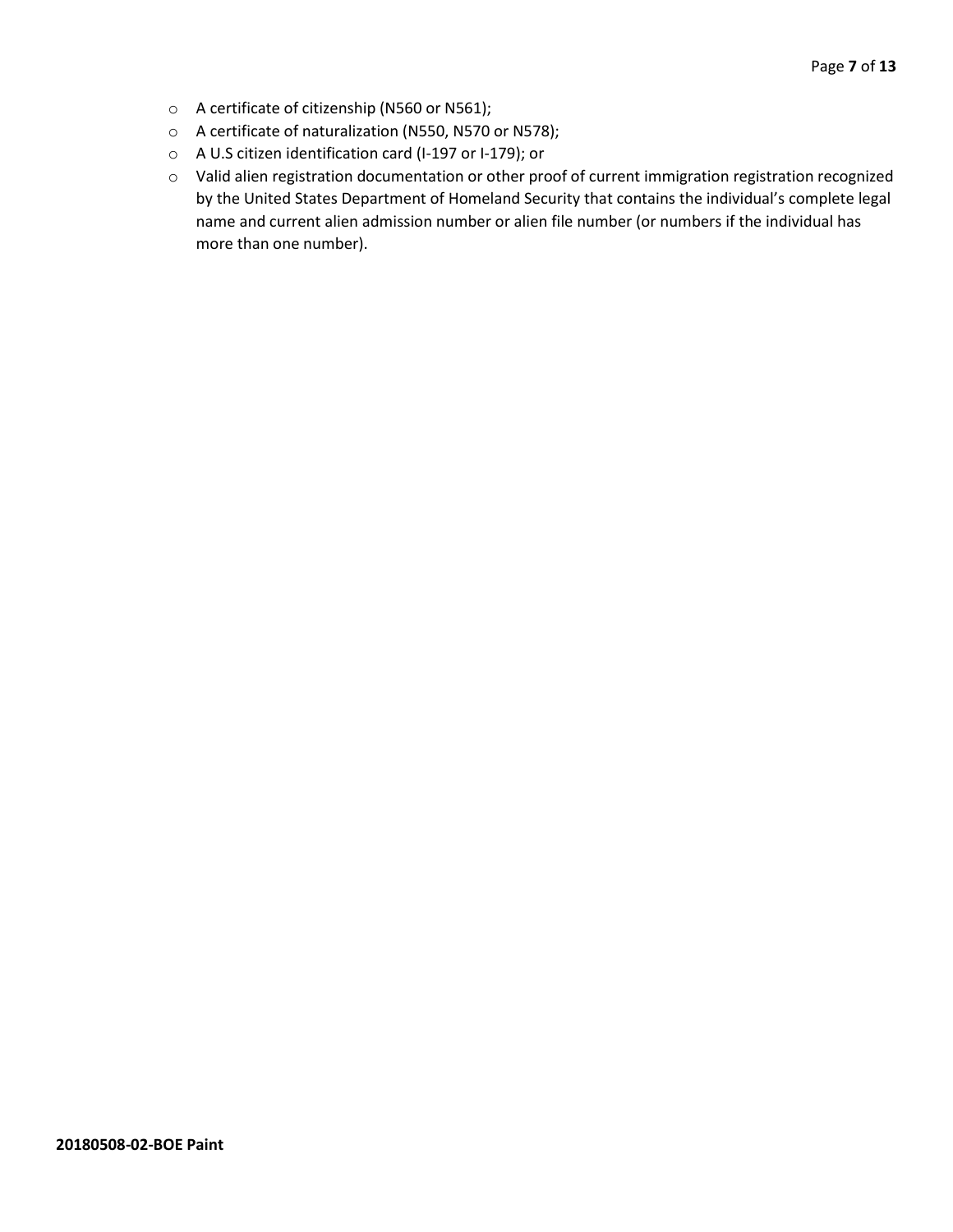#### **7.A Bid Form**



Attn: Purchasing Supervisor 1500 Airport Road Gallatin, TN 37066

Date

| <b>DESCRIPTION</b>             |                 | Price (per gallon) | <b>PRODUCT DESCRIPTION</b> |
|--------------------------------|-----------------|--------------------|----------------------------|
| <b>Epoxy</b>                   | part A          |                    |                            |
|                                | part B          |                    |                            |
| <b>Epoxy Sealer</b>            | part A          |                    |                            |
|                                | part B          |                    |                            |
| Latex                          | Exterior        |                    |                            |
|                                | <b>Interior</b> |                    |                            |
| <b>Oil Base</b>                | Exterior        |                    |                            |
|                                | <b>Interior</b> |                    |                            |
| <b>Polyurethane</b>            |                 |                    |                            |
| <b>Concrete Sealer</b>         |                 |                    |                            |
| <b>Primer</b>                  |                 |                    |                            |
| <b>Concrete Block Filler</b>   |                 |                    |                            |
| <b>Traffic Paint</b>           |                 |                    |                            |
| <b>Industrial Grade Enamel</b> |                 |                    |                            |

By checking this box, Proposer agrees that SCS reserves the right to extend the terms, conditions and prices of this contract to other Institutions (such as State, Local and/or Public Agencies) who express an interest in participating in any contract that results from this ITB. Each of the piggyback Institutions will issue their own purchasing documents for the goods/service. Proposer agrees that SCS shall bear no responsibility or liability for any agreements between Proposer and the other Institution(s) who desire to exercise this option.

| <b>AUTHORIZED SIGNATURE:</b> |  |
|------------------------------|--|
| <b>PRINTED NAME:</b>         |  |
| TITLE:                       |  |
| <b>COMPANY NAME:</b>         |  |
| <b>PHONE:</b>                |  |
| <b>EMAIL</b>                 |  |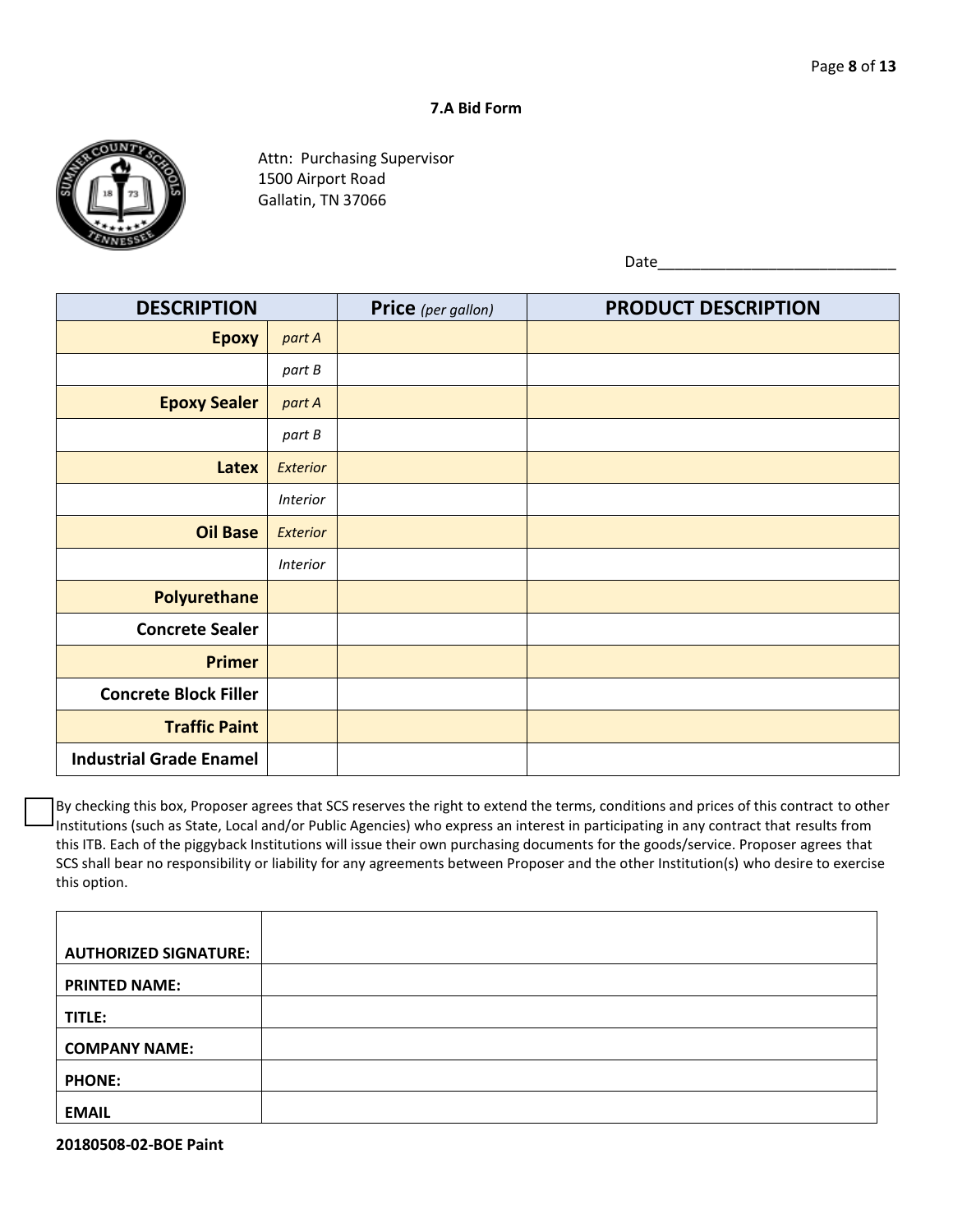#### 7.B IRS Form W9

| N                                                                                                                                                                                                                                                                                                                                                                                                                                                                                                                                                                                                                                                                                                                                                                                                                                                                                                                                                                                                                                           | <b>Request for Taxpayer</b><br>(Rev. December 2014)<br><b>Identification Number and Certification</b><br>Department of the Treasury<br>Internal Revenue Service<br>1 Name (as shown on your income tax return). Name is required on this line; do not leave this line blank.<br>2 Business name/disregarded entity name, if different from above |                                                                                                                                                                                                                                                                                                                                                                       |                                                                                                                                                                                                                                                        |                            |  |  |  | Give Form to the<br>send to the IRS. |  | requester. Do not |  |
|---------------------------------------------------------------------------------------------------------------------------------------------------------------------------------------------------------------------------------------------------------------------------------------------------------------------------------------------------------------------------------------------------------------------------------------------------------------------------------------------------------------------------------------------------------------------------------------------------------------------------------------------------------------------------------------------------------------------------------------------------------------------------------------------------------------------------------------------------------------------------------------------------------------------------------------------------------------------------------------------------------------------------------------------|--------------------------------------------------------------------------------------------------------------------------------------------------------------------------------------------------------------------------------------------------------------------------------------------------------------------------------------------------|-----------------------------------------------------------------------------------------------------------------------------------------------------------------------------------------------------------------------------------------------------------------------------------------------------------------------------------------------------------------------|--------------------------------------------------------------------------------------------------------------------------------------------------------------------------------------------------------------------------------------------------------|----------------------------|--|--|--|--------------------------------------|--|-------------------|--|
| page<br>4 Exemptions (codes apply only to<br>3 Check appropriate box for federal tax classification; check only one of the following seven boxes:<br>Specific Instructions on<br>certain entities, not individuals; see<br>C Corporation<br>S Corporation Partnership<br>Individual/sole proprietor or<br>Trust/estate<br>instructions on page 3):<br>Print or type<br>single-member LLC<br>Exempt payee code (if any)<br>Limited liability company. Enter the tax classification (C=C corporation, S=S corporation, P=partnership) ▶<br>Exemption from FATCA reporting<br>Note. For a single-member LLC that is disregarded, do not check LLC; check the appropriate box in the line above for<br>the tax classification of the single-member owner.<br>code (if any)<br>(Applies to accounts maintained outside the U.S.)<br>Other (see instructions) ▶<br>5 Address (number, street, and apt. or suite no.)<br>Requester's name and address (optional)<br>6 City, state, and ZIP code<br>See<br>7 List account number(s) here (optional) |                                                                                                                                                                                                                                                                                                                                                  |                                                                                                                                                                                                                                                                                                                                                                       |                                                                                                                                                                                                                                                        |                            |  |  |  |                                      |  |                   |  |
| Part I                                                                                                                                                                                                                                                                                                                                                                                                                                                                                                                                                                                                                                                                                                                                                                                                                                                                                                                                                                                                                                      |                                                                                                                                                                                                                                                                                                                                                  | <b>Taxpayer Identification Number (TIN)</b>                                                                                                                                                                                                                                                                                                                           |                                                                                                                                                                                                                                                        |                            |  |  |  |                                      |  |                   |  |
|                                                                                                                                                                                                                                                                                                                                                                                                                                                                                                                                                                                                                                                                                                                                                                                                                                                                                                                                                                                                                                             |                                                                                                                                                                                                                                                                                                                                                  | Enter your TIN in the appropriate box. The TIN provided must match the name given on line 1 to avoid                                                                                                                                                                                                                                                                  |                                                                                                                                                                                                                                                        |                            |  |  |  |                                      |  |                   |  |
| backup withholding. For individuals, this is generally your social security number (SSN). However, for a<br>resident alien, sole proprietor, or disregarded entity, see the Part I instructions on page 3. For other<br>entities, it is your employer identification number (EIN). If you do not have a number, see How to get a<br>TIN on page 3.                                                                                                                                                                                                                                                                                                                                                                                                                                                                                                                                                                                                                                                                                          |                                                                                                                                                                                                                                                                                                                                                  |                                                                                                                                                                                                                                                                                                                                                                       | Social security number<br>or                                                                                                                                                                                                                           |                            |  |  |  |                                      |  |                   |  |
| <b>Employer identification number</b><br>Note. If the account is in more than one name, see the instructions for line 1 and the chart on page 4 for<br>guidelines on whose number to enter.<br>-                                                                                                                                                                                                                                                                                                                                                                                                                                                                                                                                                                                                                                                                                                                                                                                                                                            |                                                                                                                                                                                                                                                                                                                                                  |                                                                                                                                                                                                                                                                                                                                                                       |                                                                                                                                                                                                                                                        |                            |  |  |  |                                      |  |                   |  |
| <b>Part II</b>                                                                                                                                                                                                                                                                                                                                                                                                                                                                                                                                                                                                                                                                                                                                                                                                                                                                                                                                                                                                                              | <b>Certification</b>                                                                                                                                                                                                                                                                                                                             |                                                                                                                                                                                                                                                                                                                                                                       |                                                                                                                                                                                                                                                        |                            |  |  |  |                                      |  |                   |  |
| Under penalties of perjury, I certify that:<br>1. The number shown on this form is my correct taxpayer identification number (or I am waiting for a number to be issued to me); and<br>2. I am not subject to backup withholding because: (a) I am exempt from backup withholding, or (b) I have not been notified by the Internal Revenue<br>Service (IRS) that I am subject to backup withholding as a result of a failure to report all interest or dividends, or (c) the IRS has notified me that I am<br>no longer subject to backup withholding; and<br>3. I am a U.S. citizen or other U.S. person (defined below); and                                                                                                                                                                                                                                                                                                                                                                                                              |                                                                                                                                                                                                                                                                                                                                                  |                                                                                                                                                                                                                                                                                                                                                                       |                                                                                                                                                                                                                                                        |                            |  |  |  |                                      |  |                   |  |
|                                                                                                                                                                                                                                                                                                                                                                                                                                                                                                                                                                                                                                                                                                                                                                                                                                                                                                                                                                                                                                             |                                                                                                                                                                                                                                                                                                                                                  | 4. The FATCA code(s) entered on this form (if any) indicating that I am exempt from FATCA reporting is correct.                                                                                                                                                                                                                                                       |                                                                                                                                                                                                                                                        |                            |  |  |  |                                      |  |                   |  |
| Certification instructions. You must cross out item 2 above if you have been notified by the IRS that you are currently subject to backup withholding<br>because you have failed to report all interest and dividends on your tax return. For real estate transactions, item 2 does not apply. For mortgage<br>interest paid, acquisition or abandonment of secured property, cancellation of debt, contributions to an individual retirement arrangement (IRA), and<br>generally, payments other than interest and dividends, you are not required to sign the certification, but you must provide your correct TIN. See the<br>instructions on page 3.                                                                                                                                                                                                                                                                                                                                                                                    |                                                                                                                                                                                                                                                                                                                                                  |                                                                                                                                                                                                                                                                                                                                                                       |                                                                                                                                                                                                                                                        |                            |  |  |  |                                      |  |                   |  |
| Sign<br>Here                                                                                                                                                                                                                                                                                                                                                                                                                                                                                                                                                                                                                                                                                                                                                                                                                                                                                                                                                                                                                                | Signature of<br>U.S. person $\blacktriangleright$                                                                                                                                                                                                                                                                                                |                                                                                                                                                                                                                                                                                                                                                                       |                                                                                                                                                                                                                                                        | Date $\blacktriangleright$ |  |  |  |                                      |  |                   |  |
|                                                                                                                                                                                                                                                                                                                                                                                                                                                                                                                                                                                                                                                                                                                                                                                                                                                                                                                                                                                                                                             | <b>General Instructions</b>                                                                                                                                                                                                                                                                                                                      |                                                                                                                                                                                                                                                                                                                                                                       | · Form 1098 (home mortgage interest), 1098-E (student loan interest), 1098-T<br>(tuition)                                                                                                                                                              |                            |  |  |  |                                      |  |                   |  |
|                                                                                                                                                                                                                                                                                                                                                                                                                                                                                                                                                                                                                                                                                                                                                                                                                                                                                                                                                                                                                                             |                                                                                                                                                                                                                                                                                                                                                  | Section references are to the Internal Revenue Code unless otherwise noted.                                                                                                                                                                                                                                                                                           | · Form 1099-C (canceled debt)                                                                                                                                                                                                                          |                            |  |  |  |                                      |  |                   |  |
| Future developments. Information about developments affecting Form W-9 (such<br>as legislation enacted after we release it) is at www.irs.gov/fw9.                                                                                                                                                                                                                                                                                                                                                                                                                                                                                                                                                                                                                                                                                                                                                                                                                                                                                          |                                                                                                                                                                                                                                                                                                                                                  | . Form 1099-A (acquisition or abandonment of secured property)                                                                                                                                                                                                                                                                                                        |                                                                                                                                                                                                                                                        |                            |  |  |  |                                      |  |                   |  |
| <b>Purpose of Form</b>                                                                                                                                                                                                                                                                                                                                                                                                                                                                                                                                                                                                                                                                                                                                                                                                                                                                                                                                                                                                                      |                                                                                                                                                                                                                                                                                                                                                  | Use Form W-9 only if you are a U.S. person (including a resident alien), to<br>provide your correct TIN.                                                                                                                                                                                                                                                              |                                                                                                                                                                                                                                                        |                            |  |  |  |                                      |  |                   |  |
| An individual or entity (Form W-9 requester) who is required to file an information<br>return with the IRS must obtain your correct taxpayer identification number (TIN)<br>which may be your social security number (SSN), individual taxpayer identification<br>number (ITIN), adoption taxpayer identification number (ATIN), or employer<br>identification number (EIN), to report on an information return the amount paid to<br>you, or other amount reportable on an information return. Examples of information<br>returns include, but are not limited to, the following:                                                                                                                                                                                                                                                                                                                                                                                                                                                          |                                                                                                                                                                                                                                                                                                                                                  | If you do not return Form W-9 to the requester with a TIN, you might be subject<br>to backup withholding. See What is backup withholding? on page 2.<br>By signing the filled-out form, you:<br>1. Certify that the TIN you are giving is correct (or you are waiting for a number<br>to be issued).<br>2. Certify that you are not subject to backup withholding, or |                                                                                                                                                                                                                                                        |                            |  |  |  |                                      |  |                   |  |
| · Form 1099-INT (interest earned or paid)                                                                                                                                                                                                                                                                                                                                                                                                                                                                                                                                                                                                                                                                                                                                                                                                                                                                                                                                                                                                   |                                                                                                                                                                                                                                                                                                                                                  |                                                                                                                                                                                                                                                                                                                                                                       | 3. Claim exemption from backup withholding if you are a U.S. exempt payee. If<br>applicable, you are also certifying that as a U.S. person, your allocable share of                                                                                    |                            |  |  |  |                                      |  |                   |  |
| . Form 1099-DIV (dividends, including those from stocks or mutual funds)                                                                                                                                                                                                                                                                                                                                                                                                                                                                                                                                                                                                                                                                                                                                                                                                                                                                                                                                                                    |                                                                                                                                                                                                                                                                                                                                                  | any partnership income from a U.S. trade or business is not subject to the                                                                                                                                                                                                                                                                                            |                                                                                                                                                                                                                                                        |                            |  |  |  |                                      |  |                   |  |
| * Form 1099-MISC (various types of income, prizes, awards, or gross proceeds)<br>. Form 1099-B (stock or mutual fund sales and certain other transactions by<br>brokers)                                                                                                                                                                                                                                                                                                                                                                                                                                                                                                                                                                                                                                                                                                                                                                                                                                                                    |                                                                                                                                                                                                                                                                                                                                                  |                                                                                                                                                                                                                                                                                                                                                                       | withholding tax on foreign partners' share of effectively connected income, and<br>4. Certify that FATCA code(s) entered on this form (if any) indicating that you are<br>exempt from the FATCA reporting, is correct. See What is FATCA reporting? on |                            |  |  |  |                                      |  |                   |  |
| · Form 1099-S (proceeds from real estate transactions)                                                                                                                                                                                                                                                                                                                                                                                                                                                                                                                                                                                                                                                                                                                                                                                                                                                                                                                                                                                      |                                                                                                                                                                                                                                                                                                                                                  | page 2 for further information.                                                                                                                                                                                                                                                                                                                                       |                                                                                                                                                                                                                                                        |                            |  |  |  |                                      |  |                   |  |

· Form 1099-K (merchant card and third party network transactions)

Cat. No. 10231X

Form W-9 (Rev. 12-2014)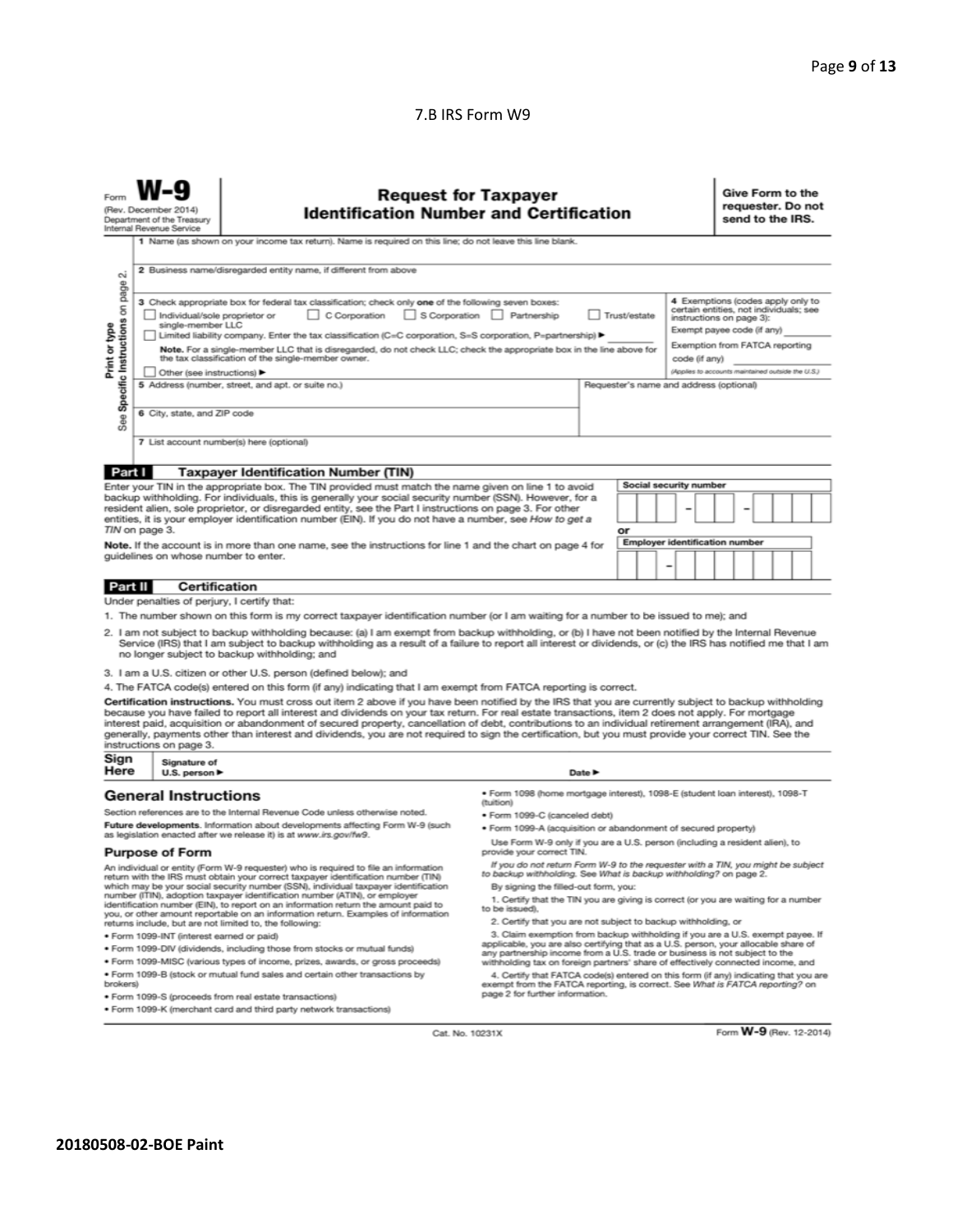#### **ATTACHMENT 7.C – Attestation Re Personnel**

# **ATTESTATION RE PERSONNEL USED IN CONTRACT PERFORMANCE**

| CONTRACTOR LEGAL ENTITY NAME:                                          |  |
|------------------------------------------------------------------------|--|
| FEDERAL EMPLOYER IDENTIFICATION NUMBER:<br>(or Social Security Number) |  |

**The Contractor, identified above, does hereby attest, certify, warrant and assure that the Contractor shall not knowingly utilize the services of an illegal immigrant in the performance of this Contract and shall not knowingly utilize the services of any subcontractor who will utilize the services of an illegal immigrant in the performance of this Contract, T.C.A. § 12-3-309.**

SIGNATURE & DATE:

*NOTICE: This attestation MUST be signed by an individual empowered to contractually bind the Contractor.*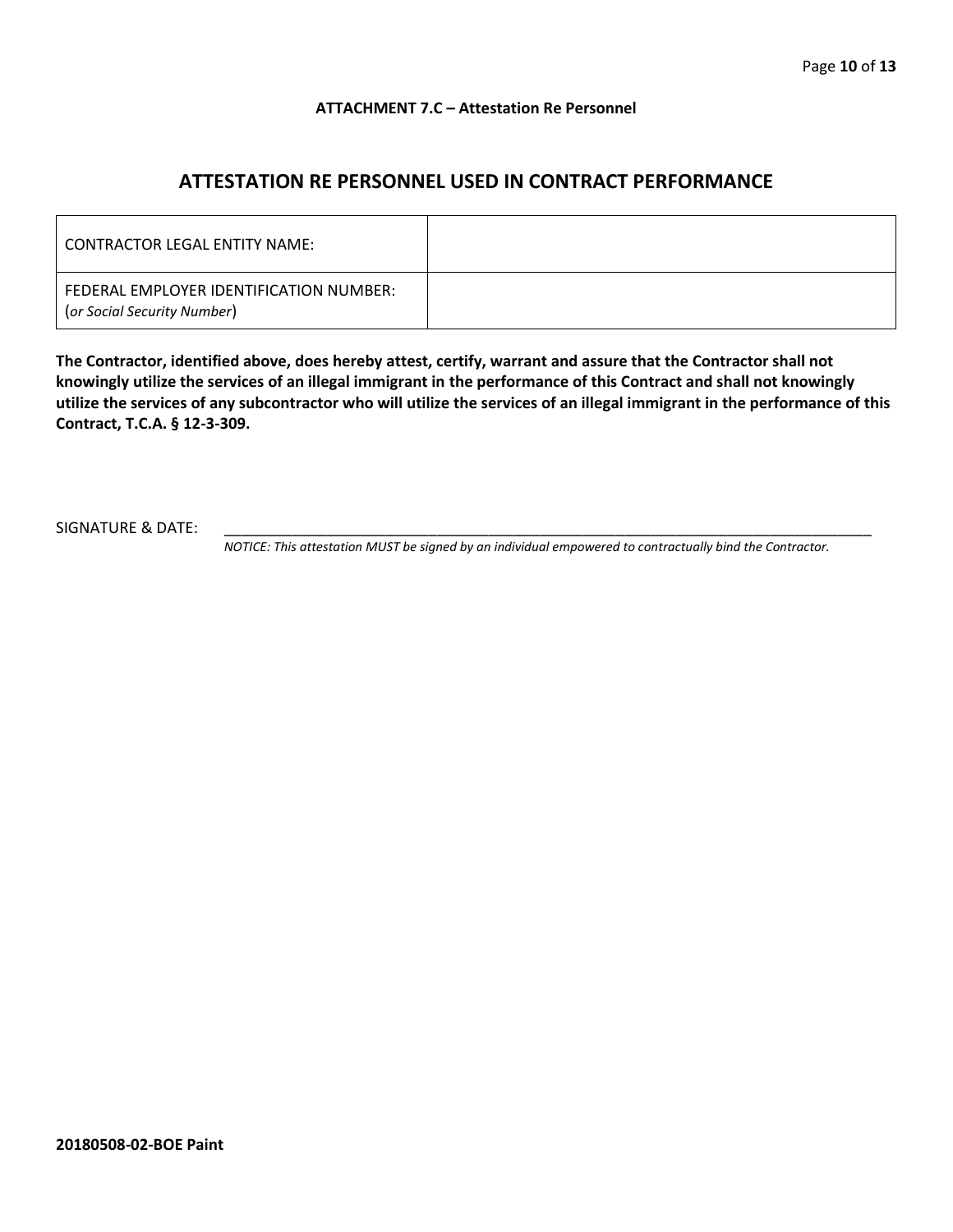#### **ATTACHMENT 7.D – Standard Terms & Conditions SUMNER COUNTY BOARD OF EDUCATION (SCS)**

#### **1. PREPARATION AND SUBMISSION OF BID.**

- **a.** Failure to examine any drawings**,** specifications, or instructions will be at the proposer's risk. Any deviation from the stated terms, conditions and specifications must be coordinated with and approved in writing by the SCS Purchasing Supervisor.
- **b.** ITB SUBMITTAL / SIGNATURE: Proposal shall give the full name and business address of the bidder. If the proposer is a corporation, the name shall be stated as it is in the corporate charter. Proposals must be signed in ink by the proposer's authorized agent. Unsigned proposals will be rejected. Proposals are to be sealed and the outside of the envelope is to reference the ITB number. The person signing the proposal must show their title, and if requested by SCS, must furnish satisfactory proof of his or her authority to bind his or her company in contract. Proposer understands that by submitting a proposal with an authorized signature, it shall constitute an offer to SCS. Proposals must be typewritten or in ink; otherwise they may not be considered. Purchase orders will be issued to the firm name appearing on the W9. Facsimile responses will not be considered.
- **c.** SCS is not responsible for any costs incurred by any vendor pursuant to the ITB. The vendor shall be responsible for all costs incurred in connection with the preparation and submission of its proposal.
- **d.** All proposers must be in compliance with T.C.A. § 62-6-119 at the time of proposal submission and provide evidence of compliance with the applicable provisions of the chapter before such proposal may be considered.
- **e.** Proposals are to be received in the location designated in the ITB no later than the specified date and time. Late submissions will NOT be opened or considered.
- **f.** No erasures permitted. Errors may be crossed out and corrections printed in ink or typewritten adjacent to error and must be initialed in ink by person signing the proposal.
- **g.** Specifications: Reference to available specifications shall be sufficient to make the terms of the specifications binding on the proposer. The use of the name of a manufacturer, or any special brand or make in describing an item does not restrict the proposer to that manufacturer or specific article, unless specifically stated. Comparable products of other manufacturers will be considered if proof of compatibility is contained in the proposal. Proposers are required to notify SCSs Purchasing Supervisor whenever specifications/procedures are not perceived to be fair and open. The articles on which the proposals are submitted must be equal or superior to that specified. Informative and Descriptive Literature: The proposer must show brand or trade names of the articles proposed, when applicable. It shall be the responsibility of the vendor, including vendors whose product is referenced, to furnish with the proposal such specifications, catalog pages, brochures or other data as will provide an adequate basis for determining the quality and functional capabilities of the product offered. Failure to provide this data may be considered valid justification for rejection of proposal.
- **h.** Samples: Samples of items when called for, must be furnished free of expense, and if not destroyed will, upon vendor's request within ten (10) days of proposal opening, be returned at the proposer's expense. Each sample must be labeled with the proposer's name, manufacturer's brand name and number, ITB number and item reference.
- **i.** Time of Performance: The number of calendar days in which delivery is to be made after receipt of order shall be stated in the proposal and may be a factor in making an award, price notwithstanding. If no delivery time is stated in the proposal, proposer agrees that delivery is to be made within two weeks (10 business days) of order.
- **j.** Transportation and delivery charges should be included in the price and be fully prepaid by the vendor to the destination specified in the ITB. Proposal prices shall include delivery of all items F.O.B. destination.
- **k.** New materials and supplies must be delivered unless otherwise specifically stated in the ITB.
- **l.** Alternate/multiple proposals will not be considered unless specifically called for in the ITB.
- **m.** Only proposals submitted on ITB forms furnished by SCS will be considered.
- **n.** By signing the ITB where indicated, the proposer agrees to strictly abide by all local, state and federal statutes and regulations. The proposer further certifies that this proposal is made without collusion or fraud.
- **o.** Error in Proposal. In case of error in the extension of prices in the proposal, the unit price will govern. Late submissions will NOT be opened or considered. Proposers are cautioned to verify their proposals before submission, as amendments received after the ITB deadline will not be considered. No proposal shall be altered, amended or withdrawn after opening. After proposal opening, a proposer may withdraw a proposal only when there is obvious clerical error such as a misplaced decimal point, or when enforcement of the proposal would impose unconscionable hardship due to an error in the proposal resulting in a quotation substantially below the other proposals received. Proposal withdrawals will be considered only upon written request of the proposer.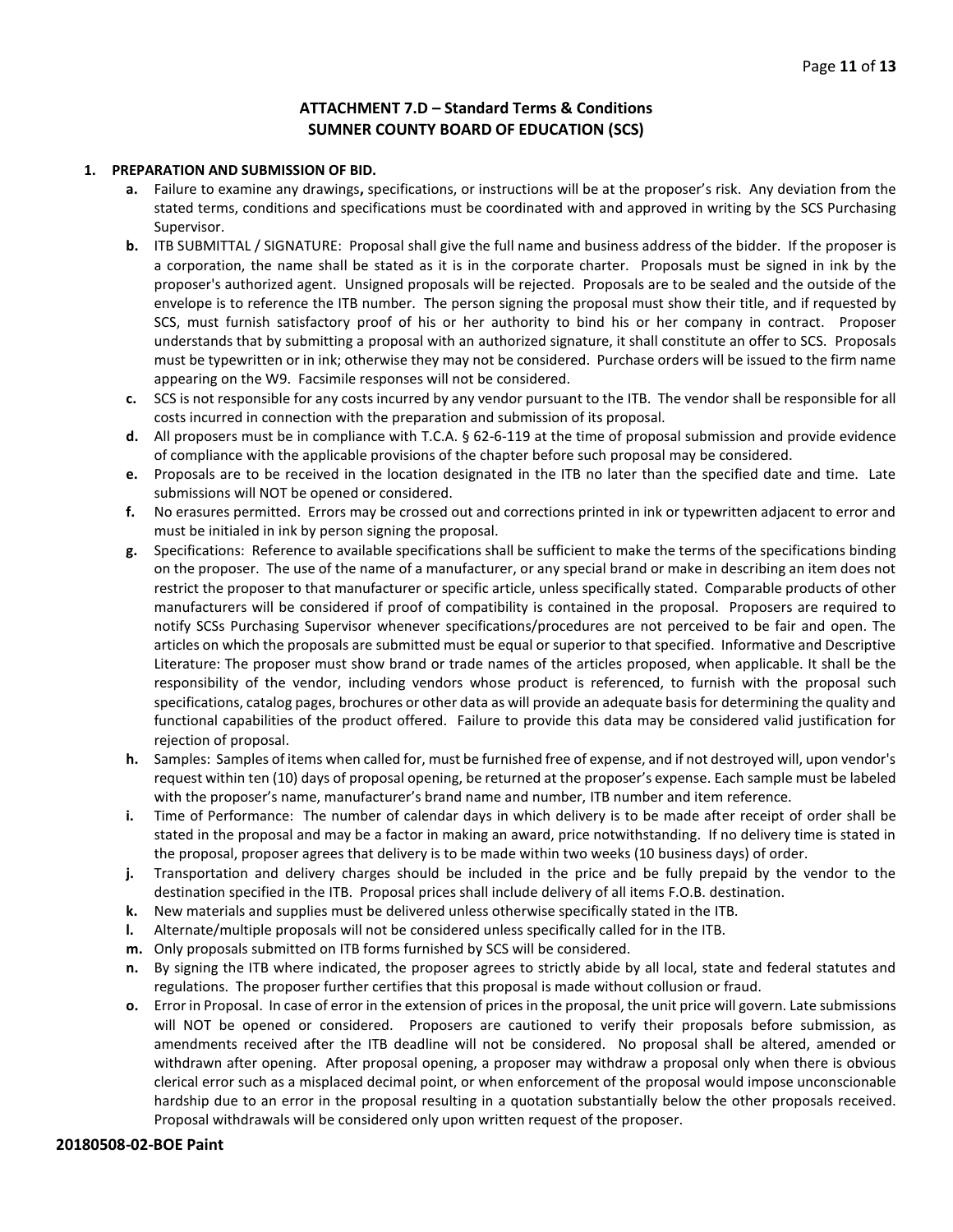- **2. OPEN RECORDS.** In order to comply with the provisions of the Tennessee Open Records Act, all proposals will be publicly opened and are subject to public inspection after the award upon written request. Proposers may be present at ITB opening. Summary information will be posted the SCS website, www.sumnerschools.org under the Invitation to Bid link.
- **3. ACCEPTANCE AND AWARD.** SCS reserves the right to reject any and all proposals and to waive any informality in proposals and, unless otherwise specified by the proposers to accept any item in the proposal. Action to reject all proposals shall be taken for unreasonably high prices, errors in the bid documents, cessation of need, unavailability of funds, or any other reason approved by SCS.
	- **a.** Contracts and purchases will be made with the lowest, responsive, responsible, qualified proposer. The quality of the articles to be supplied, their conformity with the specifications, their suitability to the requirements of the Institution, cash discount offered, and the delivery terms will be taken into consideration.
	- **b.** Any deviation from these stated terms, specifications and conditions must be coordinated with and approved in writing by the Purchasing Supervisor.
	- **c.** Prices quoted on the response (if any) are to be considered firm and binding until the said equipment, supplies or services are in the possession of SCS.
	- **d.** SCS reserves the right to order more or less than the quantity listed in the proposal.
	- **e.** If a proposal fails to state a time within which a proposal must be accepted, it is understood and agreed that SCS shall have ninety (90) days to accept.
	- **f.** No purchase or contract is authorized or valid until the issuance of a SCS purchase order in accordance with SCS policy. No SCS employee is authorized to purchase equipment, supplies or services prior to the issuance of such a purchase order.
	- **g.** The contract may not be assigned without written SCS consent.
	- **h.** If the appropriate space is marked on the ITB, other Institutions (such as State, Local and/or Public Agencies) may purchase off the contract during the same period as SCS.
	- **i.** The awarded proposer will be required to post a performance and payment bond in the amount of 25% of the contract price if it exceeds \$100,000 as stated by T.C.A. §12-4-201.
	- **j.** If the project cost is in excess of \$25,000 a performance bond must be secured by the requesting part in an amount equal to the market improvement value.
- **4. PAYMENT**. Payment terms must be specified in the proposal, including any discounts for early payment. Partial payments will not be approved unless justification for such payment can be shown. Terms will be NET 30 days. Payment will not be made until the conditions and specifications of the ITB are inspected and approved as conforming by persons appointed by SCS.
- **5. DEFAULT OF SELECTED VENDOR.** In case of vendor default, SCS may procure the articles or services from other sources and hold the defaulting vendor responsible for any resulting cost. If the awarded vendor violates any terms of their proposal, the contract, SCS policy or any law, they may be disqualified from submitting proposals for a period of two years for minor violations or longer for major violations. Proposals from disqualified bidders will not be accepted during the period of disqualification.
- **6. INSPECTION OF PURCHASES.** Articles received which are not equivalent will not be accepted and will be picked up by the vendor or returned to vendor, shipping charges collect. SCS shall have a reasonable period in which to inspect and accept or reject materials without liability. If necessity requires SCS to use nonconforming materials, an appropriate reduction in payment may be made.
- **7. TAXES.** SCS is tax exempt; do not include taxes in quotation. Vendors making improvements or additions to or performing repair work on real property for SCS are liable for any applicable sales or use tax on tangible personal property used in connection with the contract or furnished to vendors by the state for use under the contract.
- **8. NONDISCRIMINATION.** SCS is an equal opportunity employer. SCS and bidder agree to comply with Titles VI and VII of the Civil Rights Act of 1964, Title IX of the Education Amendments of 1972, Section 504 of the Rehabilitation Act of 1973, Executive Order 11,246, the Americans with Disabilities Act of 1990 and the related regulations to each. Each party assures that it will not discriminate against any individual including, but not limited to employees or applicants for employment and/or students, because of race, religion, creed, color, sex, age, disability, veteran status or national origin. In the event that any claims should arise with regards to violations of any such local, state or federal law, statues, rule or regulations, the vendor will indemnify and hold SCS harmless for any damages, including court costs or attorney fees, which might be incurred.